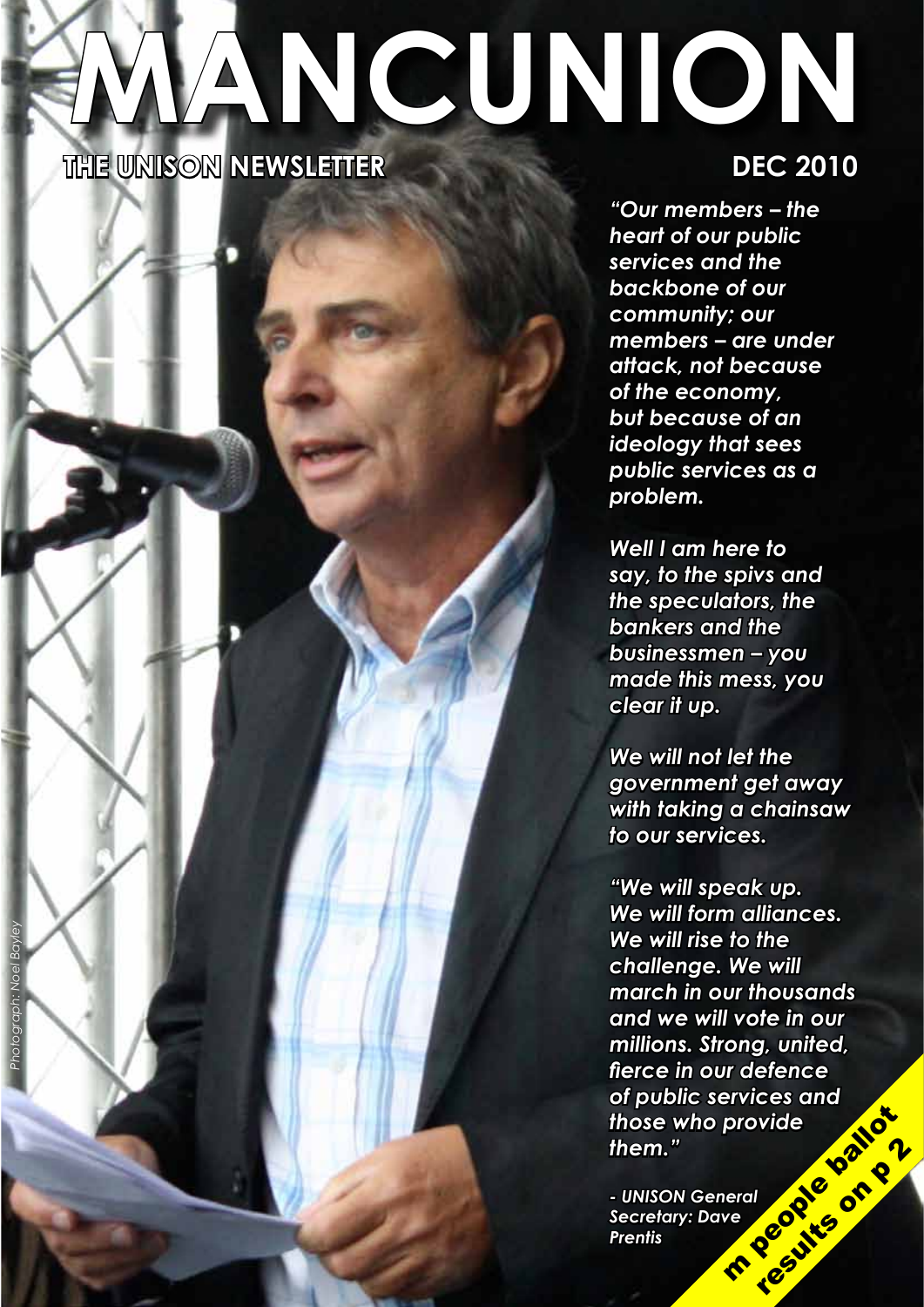In the first instance, if you have a work problem or query then get in touch with your local UNISON steward or workplace representative. Otherwise, telephone the Branch Office directly on the number below.

#### **UNISON Manchester, Sixth Floor, Sunlight House, Manchester M3 3JZ Tel: 0161 254 7500 Fax: 0161 274 7365**

If you have a membership query, please contact the Branch on the number above or you can email the Branch via the website at: **www.unisonmanchester.org**

UNISON Manchester is organised by the Branch Executive Committee and is supported by skilled staff locally, regionally and nationally. The UNISON Manchester Branch Officers are listed below.

**Branch Chair:** Noel Bayley

**Vice Chairs:** Kate Russell & Eddy Redmond

**President:** Mo Baines

**Vice Presidents:** Rodney Lund & Kate Russell

#### **Branch Secretary:** Pat McDonagh

**Assistant Branch Secretaries:** Debs Christie, Evelyn Doyle, Eddy Redmond, Jane Slater, Brian Stangoe, Julie Julie Connelly, Steve Swift & Rena Wood.

**Equality Officer:** Sonia Stewart

**Joint Trade Union Nominee to**  *m people***:** Pete Banks

**Branch Treasurer:** Bob Oram

**Communications Officer:** Rod Fawcett

*Mancunion* **Editor**: Noel Bayley

**Proofreader***:* Mark Bowden

**Education Officer:** Steve Swift

**Chair & Secretary of Health and Safety Committee: Geoff Archibald** 

**International Officer:** Isobel McVicar

**Welfare Officer:** Helen Clarke

The Branch Executive Committee, the Branch's decision-making body, comprises of stewards from across all the workplaces represented by the Branch plus elected Officers.

All members of UNISON Manchester are encouraged to attend meetings, vote in Branch elections and get involved in our campaigns and activities.

We are always looking for people who feel they can contribute to the work of the Branch and help other members. This could be a regular commitment or you could be a 'mailbox' steward and help pass on UNISON information to members in your workplace. The Branch provides training courses, advice and support for all our stewards and officers. If you can help, get in touch.

*Below: Branch administrator Iris Short admires her birthday bouquet.*



### *In my view...*



WISON Branch members<br>
who work for Mancheste<br>
City Council supported<br>
the managed presences by a who work for Manchester City Council supported the *m people* proposals by a ratio of over three to one. The turnout in the ballot was 26% of which 78% of members voted in favour and 22% against.

This is a clear endorsement of the outcome of the complex and detailed negotiations carried out in recent months.

We now have a framework to work with the Council to seek to respond quickly to changing service needs and developments whilst aiming to continue to avoid compulsory redundancies and any reduction in protection arrangements.

The Branch will work with representatives and groups of members in all services to do the hard part and make the *m people* processes work for our members in terms of their job security and, equally importantly, delivering Council services for the people of Manchester as well as we possibly can.

While there has been regional and national interest in the *m people* agreement, the Branch priority is to ensure that we can work with Manchester Council on jointly delivering our aims.

Information will be made available and briefing sessions will be arranged for all Council stewards on the detailed processes which we are now developing further. *Pat McDonagh (Branch Secretary)*

**MANCUNION 2**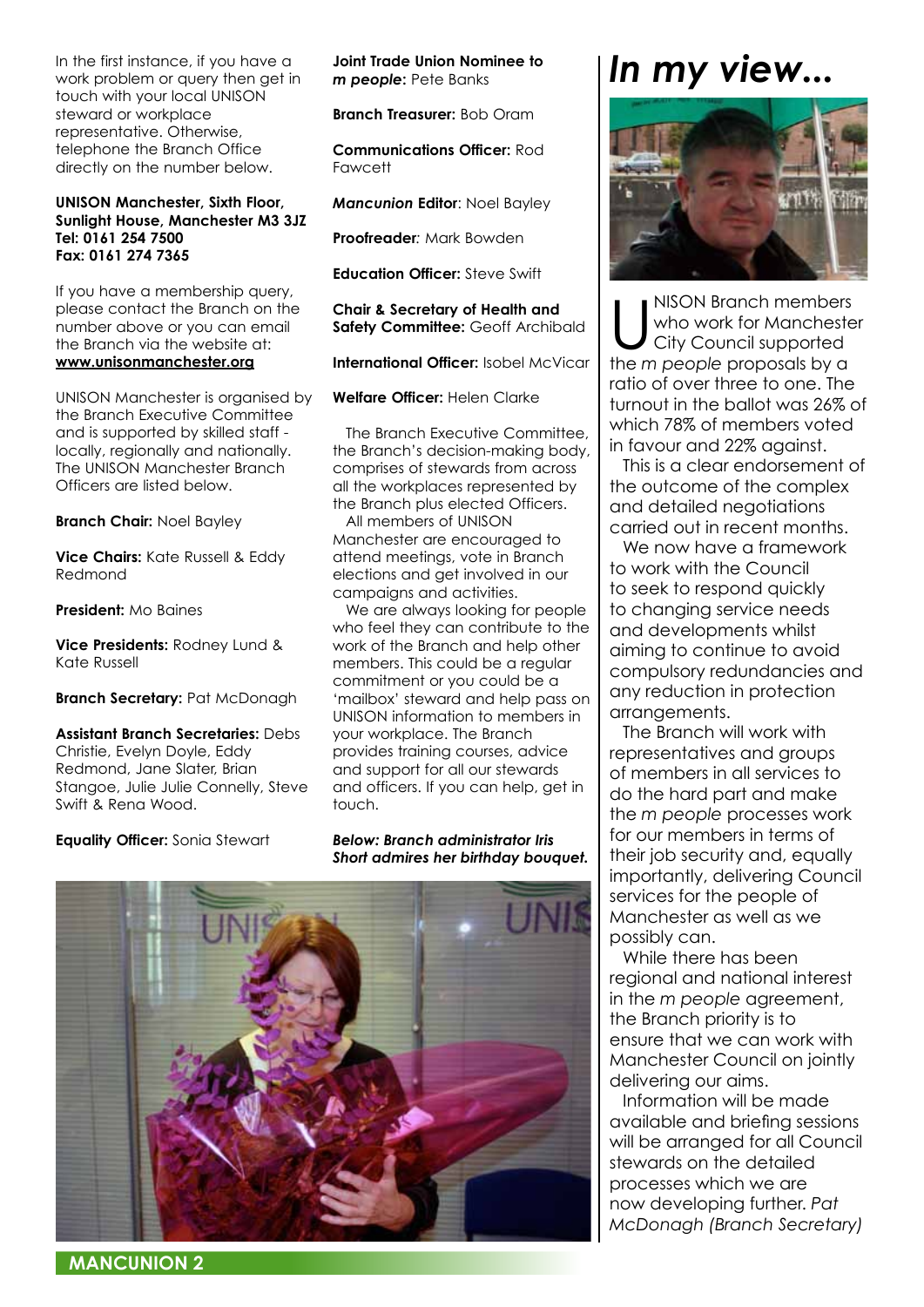### *Bankers' cash crisis but Public Services pay the price!*

The Coalition Government<br>
could not be clearer.<br>
Although public services<br>
have had absolutely nothing he Coalition Government could not be clearer. Although public services to do with the financial crisis that is still blowing through the economy, this Government is intent on making the biggest cuts to the public sector for 50 years.

And they have also been clear that they do not intend to reverse this, even once the national deficit has been paid down. Their vision of society is of an increasingly divided one, where government does nothing to reduce the gap between the haves and the have-nots, and where public services are organised primarily for the interests of private sector organisations who wish to run them for profit.

A key example here is the ConDem plan for a massive transformation of the NHS, against the wishes of patient groups and the electorate, which will allow foreign multinational health companies to carve up our NHS. Look too to the Tory Health Secretary's decision to allow multinational food and alcohol companies to provide advice on public health. McDonald's and Pepsico are to be allowed to help write UK health policy, which is like handing smoking policy to tobacco companies.

In local government, it's now obvious that the cuts are going to be enormous, with most Greater Manchester authorities warning about the potential for job losses and large scale reductions in services. The irony here is that the Coalition are cutting public services at the time when they will be needed the most. In addition, pensions' payments are to rise, whilst the general pay freeze looks to continue

The Coalition's cuts' announcements keep on coming – from the punishing rise in fees that will place a university education out of reach to many low and middle income families to radical reductions in funding for two iconic Manchester institutions: the Museum of Science & Industry and the People's History Museum.

The ConDem cuts are plainly unfair. They also risk the fragile economic recovery and they fail to make those

**The TUC has called a national demonstration against cuts for Saturday 26 March 2011. This event is supposition to the Coalition's programme of cuts and** *he TUC has called a national demonstration against the cuts for Saturday 26 March 2011. This event is supported by UNISON, and is designed to demonstrate the depth attacks on public services. So it's important that we send the government a clear message, and the best way of doing that is for as many union members, family and friends to join in what promises to be a fantastic opportunity to say No to the government's relentless attack on our jobs, our communities and our public services.* Countdown to National Demonstration against the Coalition's Cuts: Hyde Park, London - 26 March 2011

*Further details will be circulated to all members in due course, but you might want to mark your new diaries now with the date. More details via www.tuc.org.uk*

who caused the crash pay a proper contribution through the tax system to clear up the mess they made. And the shrill ConDem bleat that "we're all in this together" is already looking increasingly hollow coming from a Cabinet where 23 out of 29 of the politicians are millionaires.

UNISON will continue to fight the cuts, and will present alternative strategies for dealing with the crisis caused by bankers and inept financial regulations. But most importantly, we will continue to support our members in the difficult times ahead. To do this most effectively, we need as many people as possible to join UNISON and help in our campaigns to defend public services. So talk to your colleagues, join them up and we can start to fight the antisocial plans of the ConDems TOGETHER.

*Children's Services* ete Banks has recently taken up a new position as Trade Union secondee to *m people* and I am his replacement.

. . . . . .

Children's Services is a new area of work for me and I am getting to know the different areas and services provided.

The coming year is going to be difficult for everyone with the current political climate and impending cuts in services.

I am going to arrange a Shop Stewards' meeting before the end of the year and would ask that all Stewards within Children's Services contact me at the Branch to discuss any work issues within their work area.

I am looking forward to working with you all. *Julie Connelly*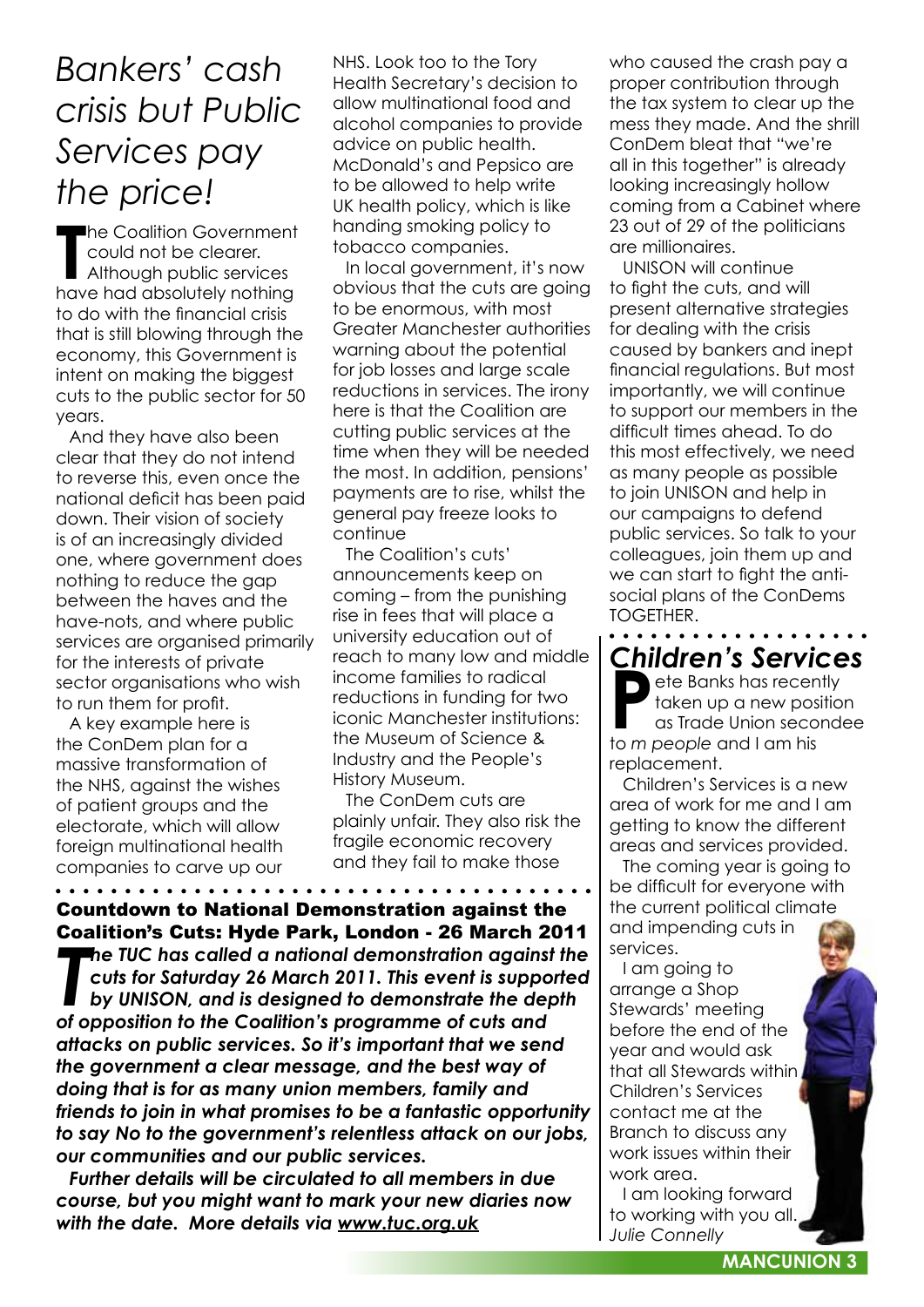## *Around The Departments...*



I's said that you're never<br>alone with a clone. We<br>could do with one! I ha<br>been an Assistant Branch t's said that you're never alone with a clone. Well, I could do with one! I have Secretary for five months now, and I'm connecting with the areas I cover, but the sheer amount of work is challenging.

And it's also a challenging time for members in Manchester City Council and the private sector alike; we all face uncertain times ahead but with the strength of UNISON behind you, you're always protected.

I hope to meet with as many of you as possible in the next few months; until then, please take issues to your Stewards or come to me and we'll work to give you the advice, support and representation you need. It's never been more important to belong to a union.

#### *Neighbourhood Services*

As Neighbourhood Services is a rather sprawling directorate, I am still getting around all of the issues in all of the departments here, but I feel that I am getting closer.

I am picking up issues on a piecemeal basis and working to formulate a picture from that, but I will soon be meeting each department to form closer links.

It is excellent to see several new Stewards in this area and I will be working closely with them to ensure they receive all the support and training they

need.

As many of you will have attended the briefing meeting recently at the City of Manchester Stadium, you will be aware of the new operating model which the Council are looking to work towards and we will be ensuring that this is achieved in a fair and equitable way for our members, feeding into the *m people* process.

#### *Housing*

Private Sector Housing are now at the end of their restructure process; UNISON had some issues with the redeployment process and Jane Slater and I are still handling cases on an individual basis. PSH have been through a significant upheaval and their resilience should be noted. I am monitoring workloads as the new structure beds in to ensure that members are not swamped with work, particularly in areas where there are a high collection of Houses in Multiple Occupation.

There don't appear to have been many issues from the Housing Strategy restructure and I have been meeting regularly with the Head of Housing to pick up any issues. There are very few redeployees from this restructure, but I am supporting members who are going through this process.

Housing Trusts are another matter. As they revisit budgets in light of the Comprehensive Spending Review, they are identifying savings and are consequently restructuring.

This is bound to have an effect on our members and I've been proactive in helping them to find alternative roles in the organisation or in securing voluntary severance arrangements.

The Trusts take a varied approach to union involvement, some working with us to achieve the best mutual outcome, some attempting to put things in place without involving us and finding that this is problematic for them when we do become involved.

I will continue to take a proactive and visible approach to these organisations.

#### *Private Sector*

There's a wide variety of sizes, shapes and challenges in the companies I represent, from funding cuts to difficult working conditions. Each of these companies demands a different approach, but it's important to remember that, as a Branch, we do not just cover members in the Council.

As the cuts start to bite, many of the charities and private sector companies we represent face difficult futures and it is important that we continue to work with members and management to work smarter and secure jobs.

#### *Libraries*

Libraries is a changing directorate: Sunday opening, book checking machines and enhanced services are all leading to making libraries a value added service in uncertain times.

We have been in discussions with the Head of Libraries, regarding the pilot of formalising Sunday opening at City Library and, as the majority of members have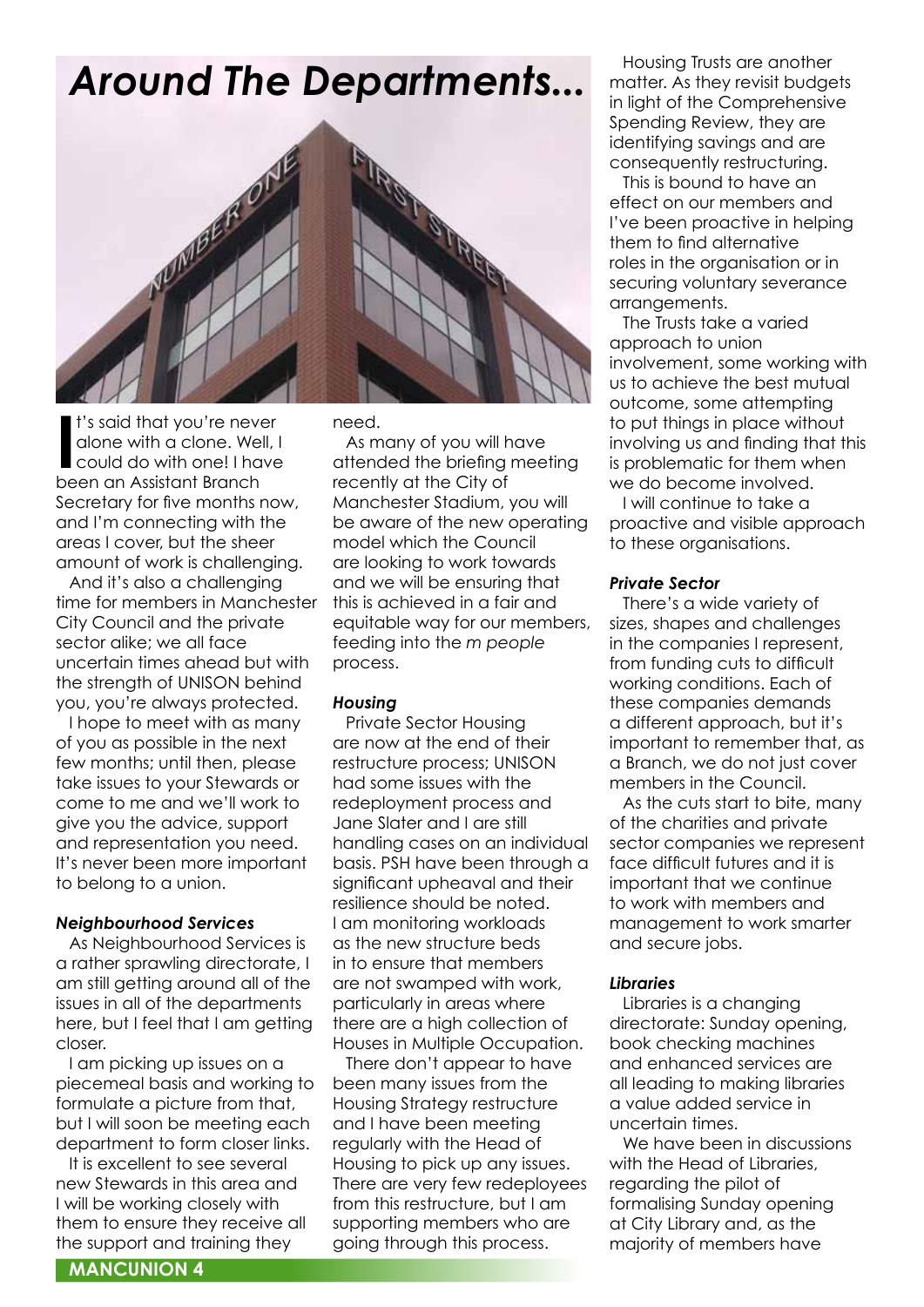suggested that they wish to have negotiations regarding paying back time, we've asked for him to prepare a paper for us to discuss.

We have recently secured a standby payment for those members on ECO rota, backdated to April.

We have a vibrant Stewards' network in Libraries and we will continue to proactively work on issues that affect members in this difficult time.

#### *Education*

As Branch Education Officer, I've been creating a regular programme of training for new Stewards and a springboard course for those Stewards who need training in representation and negotiation. These two courses should form the basis of the learning that Stewards need to fulfill their role effectively.

But this is only half the story. There's another side of the training that UNISON members can access; an open-ended side. Through the UnionLearn project and the Union Learning Reps' network, you can brush up on your skills, learn something that you've always had a hankering to do or study to move into a different job area. With *m people* about to come on line, there's no better time to use the available training resources and get the learning that you need!

Contact either the Branch for details on how to get the training you need. *Steve Swift*

#### *Education Services - Inclusion*

Sensory Services is currently partly in Trading Services. There are 800 children and young people who currently access this service across the local authority. There has been a proposal for this service to be managed by the Lancastrian School on the basis that this school has a wide knowledge

base of the service provision.

#### *HATS - TOMS*

A Neighbourhood Services' Conference was held with staff on 2 November at the City of Manchester Stadium as well as a number of staff engagement meetings across the city to discuss the Target Operating Model (TOM).

We've also got the Head of Catering & Town Hall Services to consider the outstanding claims for back pay of the 6.7% flexibility payments for some of our catering managers.

There have been a number of disciplinaries, grievances and AMRs' meetings.

We now have a member based at Heaton Park who will be attending the new

. . . . . . . . . . . . .

stewards' training.

A specific mailing has been sent to HATS' members who are schools-based, including an article from *U* magazine about Audrey Parkinson, a member of the kitchen team at Norfolk Primary school, to encourage more members to be Stewards.

#### *Pupil Referral Unit*

A report has been prepared and has been sent to the Education Service Management Team for consideration (10 November, 2010).

We will arrange consultation meetings with members on the staffing structure once we receive it. *Rena Wood*

### *Changes in Policies Related to m people*

The Branch Executive<br>
received the m people<br>
result when it met on 19<br>
November and also agreed he Branch Executive received the m people result when it met on 19 a number of policy changes which will complement the *m people* process.

#### *Flexible Working*

This new document details the full range of arrangements that are possible in the future depending on personal preferences being matched with service needs. It brings together the whole range of alternatives within one policy.

#### *Support to Study*

This new policy explains how the Council will positively respond to future requests for training in respect of personal development and the grounds on which requests will be considered.

#### *Pay Protection*

Details all existing pay protection arrangements and it is now clarified that anyone going to a placement will do so on their substantive grade. Pay protection only

commences (where necessary) when a person is allocated to a substantive post.

It has also been clarified that any staff already on pay protection will retain the balance of protection when opting into *m people*.

#### *Excess travel*

Essentially the policy remains but procedures will be streamlined and simplified.

#### *Protection of Annual Leave*

The current arrangements will continue to apply but it has now been confirmed anyone opting in to *m people* who is currently on protected annual leave will continue to retain their protected leave.

In future staff will need to move more quickly to other roles where needed and work more flexibly; the above arrangements offer a level of protection and security not seen generally in other employers. Further details will be available from stewards and the Branch.

*Pat McDonagh*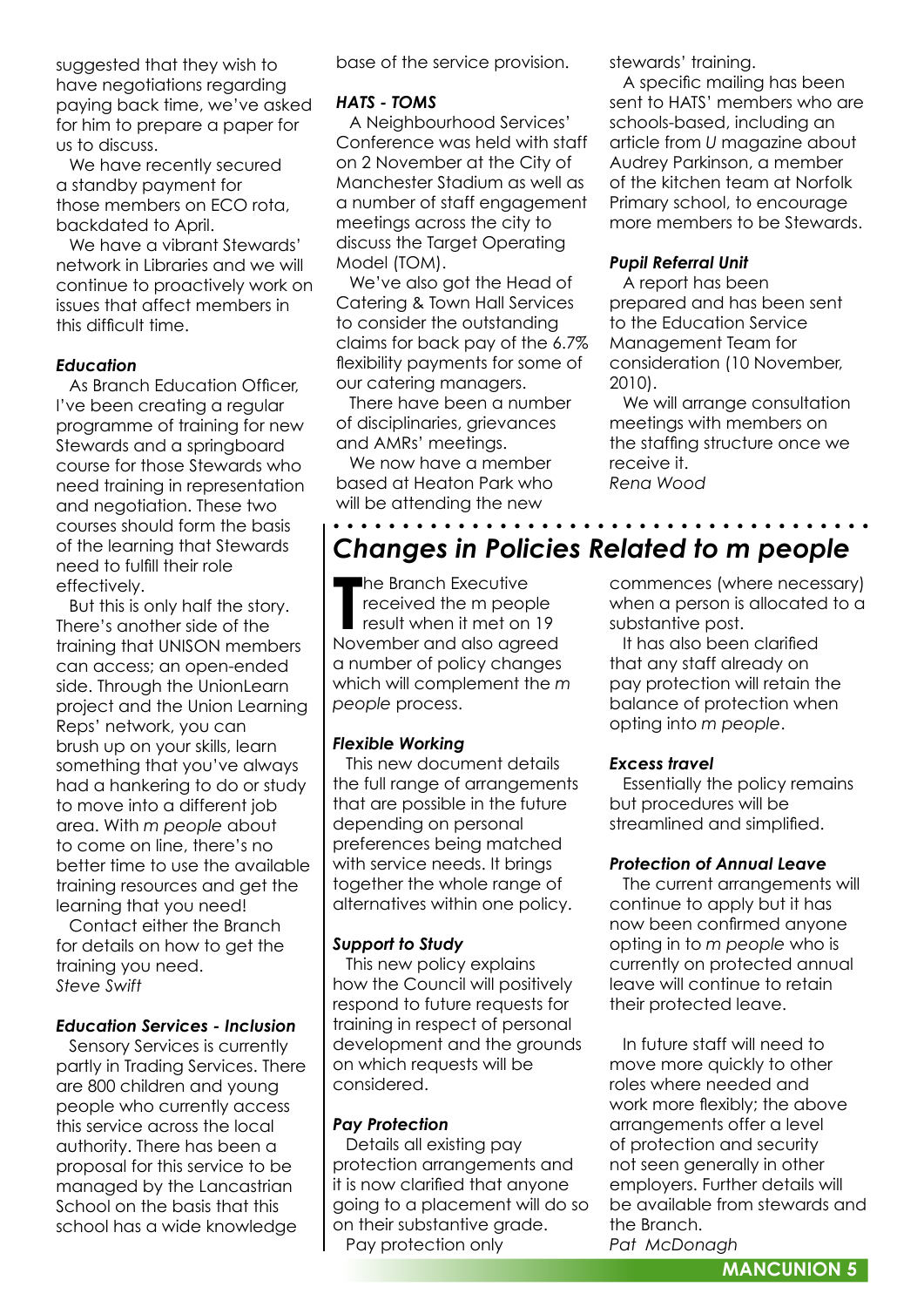### *Website Update* hose eagle-eyed

Those eagle-eyed<br>
members out there members out there<br>
of updates to the Branch members out there may have noticed a number website in recent days.

This is due to the introduction of additional support for the site administrator and a new drive from within the Branch to keep the website up-todate and relevant to all of our members.

For those of you that aren't already aware, please make an effort to visit the

branch website at **www. unisonmanchester.org** on a regular basis as this is now being updated frequently with news, comment and information on issues that matter to you.

There is now a new section for Education News, which contains recent posts detailing the government's decision to abolish the School Support Staff Negotiating Body (SSSNB) as well as new guidance from UNISON on dealing with medicines and providing medical support in schools.

In addition there is also a Useful Links page that lists the various UNISON websites

and affiliated sites relating to ongoing campaigns, which members may find of interest. It is intended for this page to expand over time as more sites are added to the list so please keep checking for updated links.

The most important part of our website is the feedback we receive from you. If you have any suggestions for the site please feel free to contact us through the on-line form at **www. unisonmanchester.org/ contact-us** as your input will help us to further develop and refine the site to ensure it continues to meet your needs. *James Crowley*. . . . . . . . .

# *Film Showing: South Of The Border*

**O**n 13 November the<br>
Manchester Branch<br>
Community 8 Mantel Healt Manchester Branch and the Manchester Community & Mental Health branch of UNISON, with the support of Thompson's solicitors, jointly put on a showing of Oliver Stone's new film *South Of The Border*.

The film is a road trip across five countries to explore the social and political movements taking place, as well as the mainstream media's misconception of South America.

In casual conversation with seven presidents including the late Nestor Kirchner, Stone gains unprecedented access and sheds new light on the exciting transformation taking place on the continent.

This very welcomed showing at the Dancehouse Theatre was watched by



over 50 trade unionists together with supporters of the work being carried forward in Venezuela under the flag of socialism.

The show was followed by a lively discussion that was hosted by the Chair of the Venezuela Solidarity Campaign, Colin Burgon. This discussion clearly helped to show the biased coverage that is presented by the British media of the realities of the Bolivarian Revolution.

Colin eloquently presented examples of policies that the freely elected government under the leadership of Hugo Chávez have passed to support the oppressed poor of Venezuela. Close links were discussed with other South American states that embrace social equality and progressive change for the people.

*Contact Eddy Redmond at the Branch for details of further films being shown from January 2011.*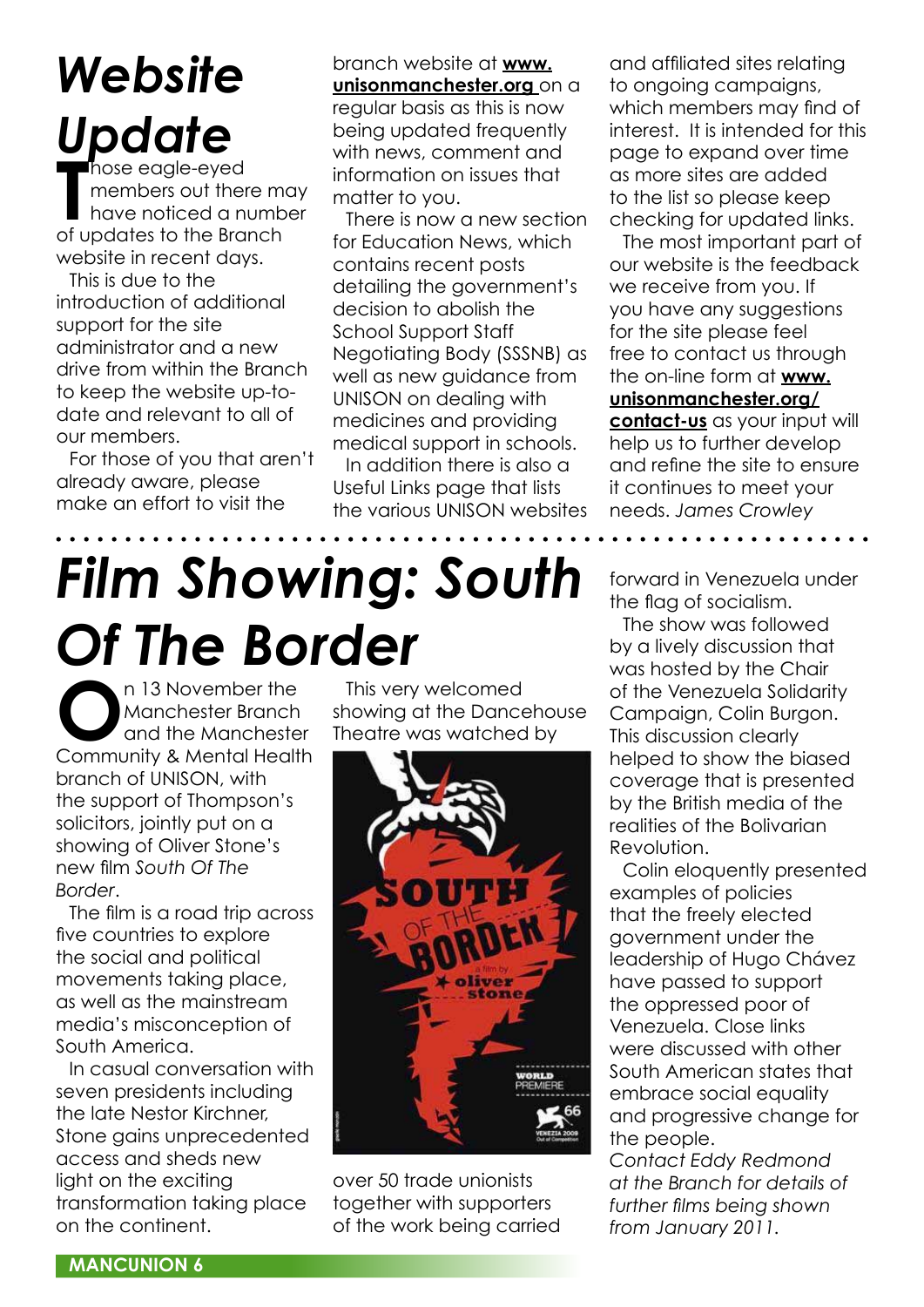

## *Good to Meet You... Con Keegan*

*Name:* Con Keegan

*Job: Retired Youth Officer.* Currently a local councillor for Crumpsall, North **Manchester** 

#### *How long have you been a member of the union?* I

have been a union member for over 40 years. I was chair of the Manchester Branch of the Community & Youth Workers' Union when we led the move to amalgamate with the then NALGO union about 25 years ago!

*What do you like about your role in UNISON?* I have found it really helpful to have a working relationship with colleagues in Unison as a councillor. It does mean that Manchester has a constant dialogue with the workforce at all levels. This

has been particularly helpful in working through issues such as The Skills Pledge and *m people*.

*Whereabouts do you live?*  Crumpsall

*Where would you want to live?* Anywhere but Hebden Bridge.

### *Best thing about UNISON?*

The best thing about Unison or any trade union, in my opinion, is the opportunity to come together as comrades and colleagues: debating, discussing and taking action with likeminded people, not just about workforce issues but across the political spectrum.

### *What is the trait you most deplore in yourself?* Vanity

*What is the trait you most deplore in others?* Vanity... and supporting City *{! – Ed.}.*

*What superpower would you like?* Mind reading.

*Who or what is your inspiration?* My dad – a lorry-driving trade unionist and ex-Japanese POW.

*If you were Prime Minister, what would you do first?*  Put the kettle on and scrap Trident.

*What's the worst job you've ever done?* Making lard from pigs' stomachs.

*What's your ideal job?* Left wing for United.

*Favourite holiday destination?* Barcelona

*Favourite film? Babe*

**Favourite drink?** Holt's bitter.

*Football club?* Manchester United.

*What was your best day at work?* 26 May 1999.

*What was your worst day at work?* The last one.

*Why do unions matter?* They matter even more than ever as pay, conditions, pensions and jobs are under threat. The ability of unions to bring workers together for collective action is a unique strength which cannot be underestimated. One feature of union life that I regret has been diluted is the educational aspects, particularly in the large manufacturing industries. Previously, young people acquired values for life, about equality, social justice and fairness which contributed to a healthy and civilised society.